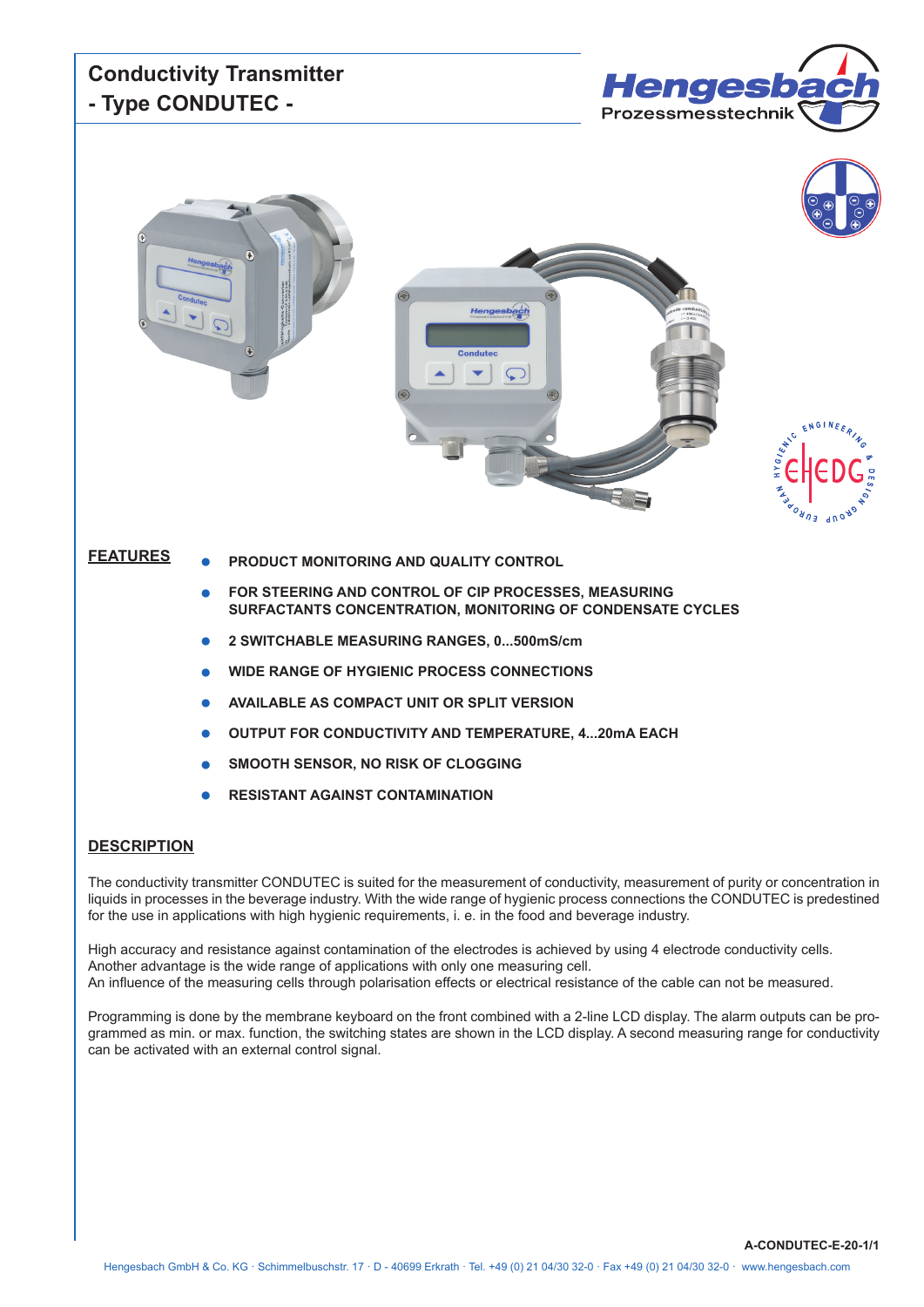

**A-CONDUTEC-E-20-1/2**

### **TECHNICAL DATA**

| <b>General information</b>       |                                                                                                                        |  |  |  |  |  |
|----------------------------------|------------------------------------------------------------------------------------------------------------------------|--|--|--|--|--|
| Device type/measuring principle  | CONDUTEC / conductivity measurement                                                                                    |  |  |  |  |  |
| <b>Input</b>                     |                                                                                                                        |  |  |  |  |  |
| Measuring range                  | 0500mS/cm                                                                                                              |  |  |  |  |  |
| Measuring rate                   | approx. 3/seconds                                                                                                      |  |  |  |  |  |
| Temperature sensor               | Pt1000 acc. to DIN IEC 751                                                                                             |  |  |  |  |  |
| Temperature measuring range      | $-40+160^{\circ}C$                                                                                                     |  |  |  |  |  |
| <b>Conductivity output</b>       |                                                                                                                        |  |  |  |  |  |
| Output signal                    | 2-wire: 420mA                                                                                                          |  |  |  |  |  |
| Cell constant                    | programmable in the range of 0,084,0                                                                                   |  |  |  |  |  |
| Standard error                   | $\pm$ 0.5% from measure value $\pm$ 2 digit                                                                            |  |  |  |  |  |
| Temperature coefficient          | $< 100$ ppm/ $°C$                                                                                                      |  |  |  |  |  |
| Temperature compensation         | linear programmable in range 0,08,0%/°C                                                                                |  |  |  |  |  |
| <b>Temperature output</b>        |                                                                                                                        |  |  |  |  |  |
| Output signal                    | 2-Leiter: 420mA                                                                                                        |  |  |  |  |  |
| <b>Burden</b>                    | $R_{A} = (U_{B} - 14V) / 0.02A$                                                                                        |  |  |  |  |  |
| <b>Alarm output</b>              |                                                                                                                        |  |  |  |  |  |
| Transistor                       | 2x transistor output, 1430V DC, max. 60mA                                                                              |  |  |  |  |  |
| Voltage drop                     | < 2V                                                                                                                   |  |  |  |  |  |
| <b>Measuring range switching</b> |                                                                                                                        |  |  |  |  |  |
| $R_i$                            | $>10k\Omega$                                                                                                           |  |  |  |  |  |
| MB1 active                       | $U=03V$ DC                                                                                                             |  |  |  |  |  |
| MB <sub>2</sub> active           | U=1230V DC                                                                                                             |  |  |  |  |  |
| <b>Conditions of use</b>         |                                                                                                                        |  |  |  |  |  |
| Installation position            | unsuitable for transom mounting; otherwise arbitrarily                                                                 |  |  |  |  |  |
| Medium temperature               | -10+120°C (short duration 140°C for max. 30 min)                                                                       |  |  |  |  |  |
| Environmental temperature        | $0+50^{\circ}C$                                                                                                        |  |  |  |  |  |
| Protection class EN60529         | IP 65                                                                                                                  |  |  |  |  |  |
| Electromagnetic compatibility    | acc. to EN 50022, DIN IEC 61000-4-3/4/5                                                                                |  |  |  |  |  |
| <b>Construction</b>              |                                                                                                                        |  |  |  |  |  |
| Electrical connection            | - Standard: M20x1.5 cable screw connection                                                                             |  |  |  |  |  |
|                                  | - Optional: M12x1 round plug-in connector, nickel-plated brass (stainless steel available on request)                  |  |  |  |  |  |
| Process connection               | - Clamp DIN 32676, DN25/DN32/DN40                                                                                      |  |  |  |  |  |
|                                  | - Tapered Union with grooved union nut DIN 11851, DN25                                                                 |  |  |  |  |  |
|                                  | - Tapered Union with grooved union nut DIN 11851, DN40                                                                 |  |  |  |  |  |
|                                  | - Conical coupling with grooved union nut DIN 11851, DN50<br>- Conical coupling with grooved union nut DIN 11851, DN65 |  |  |  |  |  |
|                                  | - modular system PZM                                                                                                   |  |  |  |  |  |
|                                  | - VARIVENT <sup>®</sup> Ø=50mm (F)                                                                                     |  |  |  |  |  |
|                                  | - VARIVENT <sup>®</sup> Ø=68mm (N)                                                                                     |  |  |  |  |  |
| Materials                        | Polyamide, PA6-GF/GK 15/15<br>- Housing:                                                                               |  |  |  |  |  |
|                                  | - Front cover display:<br>Polyester                                                                                    |  |  |  |  |  |
|                                  | - Process connection/sensor:<br>PEEK, PVDF, CrNi Wkst. 1.4404, graphite,<br>gasket EPM 80 - with FDA certification     |  |  |  |  |  |
| <b>Type</b>                      | - Compact: sensor and transmitter assembled as one unit                                                                |  |  |  |  |  |
|                                  | sensor and transmitter separate; connected by 5m, 10m or 20m cable<br>- Splitted:                                      |  |  |  |  |  |
| Display                          | - LCD-dot display, 3.8mm height, 2 lines with 16 characters                                                            |  |  |  |  |  |
|                                  | - Display range conductivity: 5009999 Digit                                                                            |  |  |  |  |  |
|                                  | - Unit conductivity adjustable: μS/cm, mS/cm, kΩ/cm, MΩ/cm                                                             |  |  |  |  |  |
|                                  | - Unit temperature adjustable: °C, °F                                                                                  |  |  |  |  |  |
| <b>Auxiliary energy</b>          |                                                                                                                        |  |  |  |  |  |
| Supply voltage                   | 1430V DC, 2-wire system                                                                                                |  |  |  |  |  |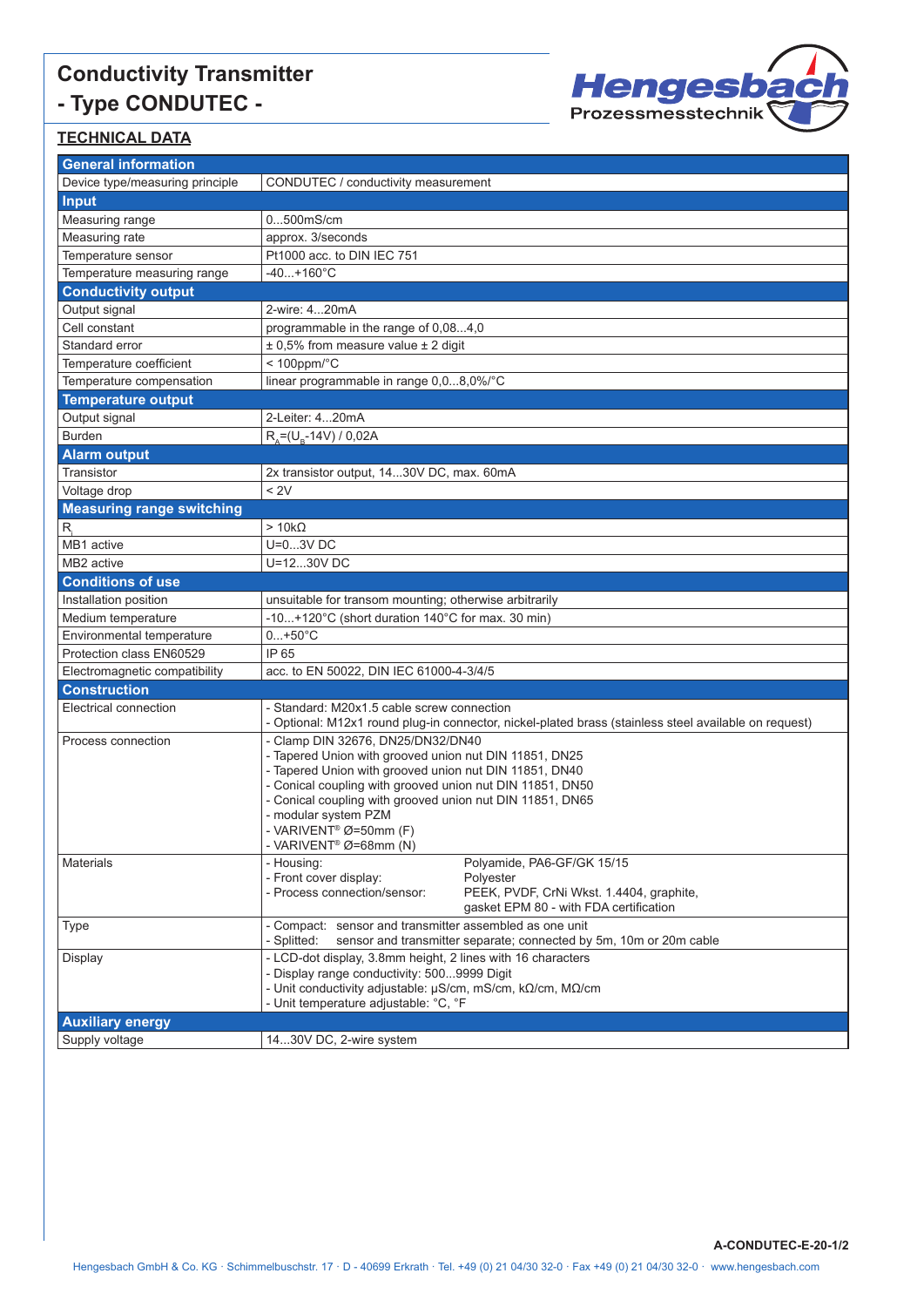#### **ELECTRICAL CONNECTION**





**Hengesbad** 

Prozessmesstechnik



M12-Stecker M20x1.5

(M12 circular connector)

 $\tt TECHNICAL DRAWINGS$  (dimensions in mm)



**Converter-Gehäuse converter housing**

(M12 circular connector)  $\frac{8}{2}$  $650,5$ 59  $\phi$ 25

M12-Stecker

shield

8



**Clamp DIN 32676 DN25-DN40 (C4)**

**Kegelstutzen DIN <sup>11851</sup> conical nozzle DIN <sup>11851</sup> DN25 (M2), DN40 (M4), DN50 (M5), DN65 (M6)**



**Modularsystem PZM (PZM)**





**A-CONDUTEC-E-20-1/3**